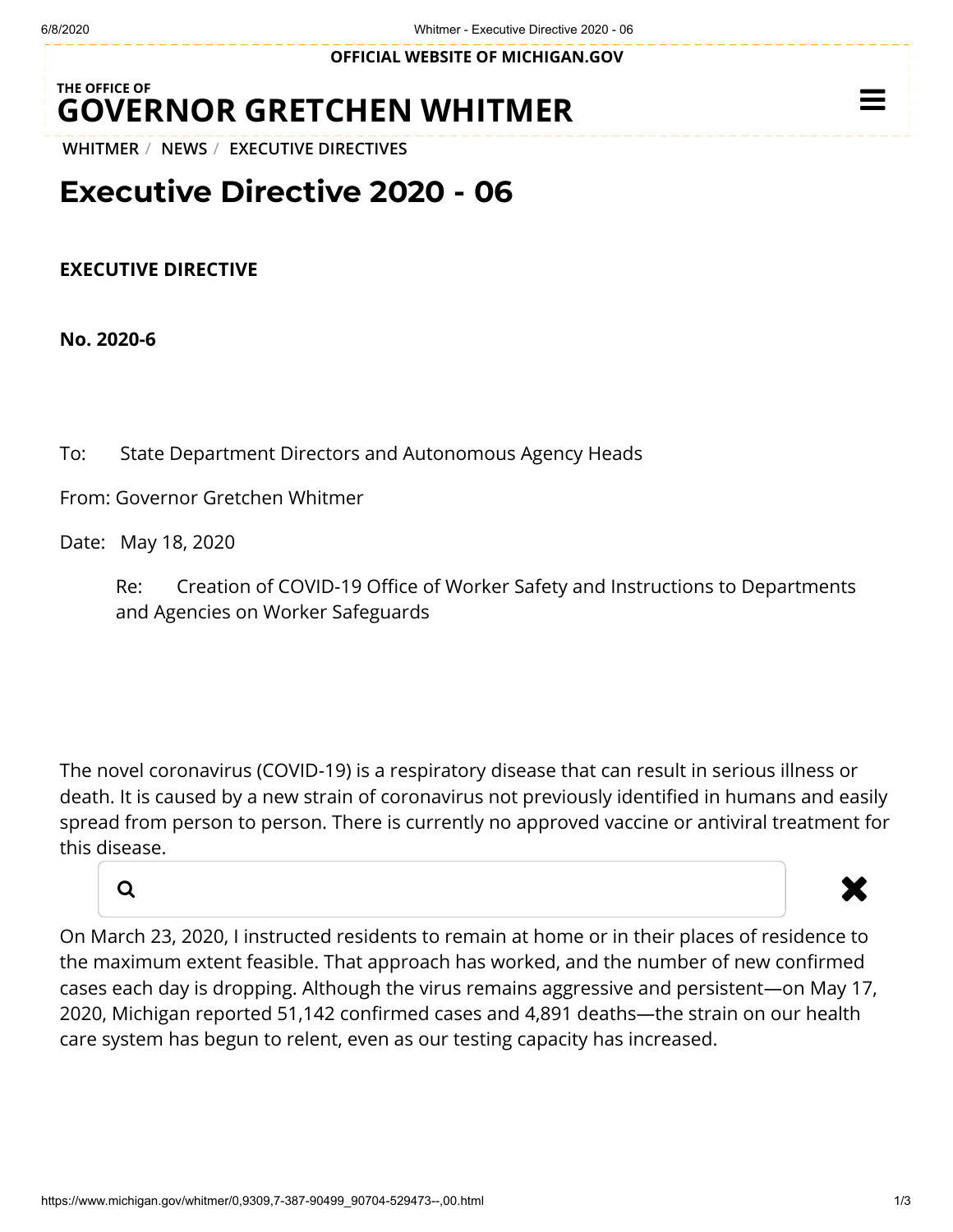We have now begun the process of gradually resuming in-person work and activities that were temporarily suspended under my prior orders. In so doing, however, we must move with care, patience, and vigilance, recognizing the grave harm that this virus continues to inflict on our state and how quickly our progress in suppressing it can be undone.

In particular, businesses must do their part to guarantee that the resumption of activities does not contribute to the virus's spread. Many businesses have already implemented robust infection-control practices to protect their workers, their patrons, and their communities. But we can and must do more: no one should feel unsafe going to work.

Today, I released Executive Order 2020-91 identifying workplace rules for all businesses across the state. In conjunction with that order, and acting under sections 1 and 8 of article 5 of the Michigan Constitution of 1963, I direct the following:

- 1. Each department and agency with responsibility for enforcing workplace health-and-safety standards will monitor workplaces for compliance with the rules adopted in Executive Order 2020-91 and, as necessary, bring enforcement actions to ensure compliance.
- 2. As necessary, each department and agency with responsibility for enforcing workplace health-and-safety standards will issue guidance on the application of the rules adopted in Executive Order 2020-91, and in particular will provide detail on the additional infectioncontrol standards, described under section 1(q) of Executive Order 2020-91, required across different types of workplaces.
- 3. The Director of the Department of Labor and Economic Opportunity (LEO) will appoint a Director of COVID-19 Workplace Safety to coordinate the state's efforts to monitor and enforce workplace safeguards. See E.R.O. 1996-1, §4(1) (effecting a Type II transfer of the power to establish and enforce workplace health standards to the director of the Department of Labor, now LEO); MCL 16.107 (authorizing the head of a department to "allocate and reallocate duties and functions to promote economic and efficient administration").
- 4. Each department and agency with responsibility for enforcing workplace health-and-safety standards will publicly post citations of those employers that fail to follow the rules adopted in Executive Order 2020-91, and will consider establishing a process to remove